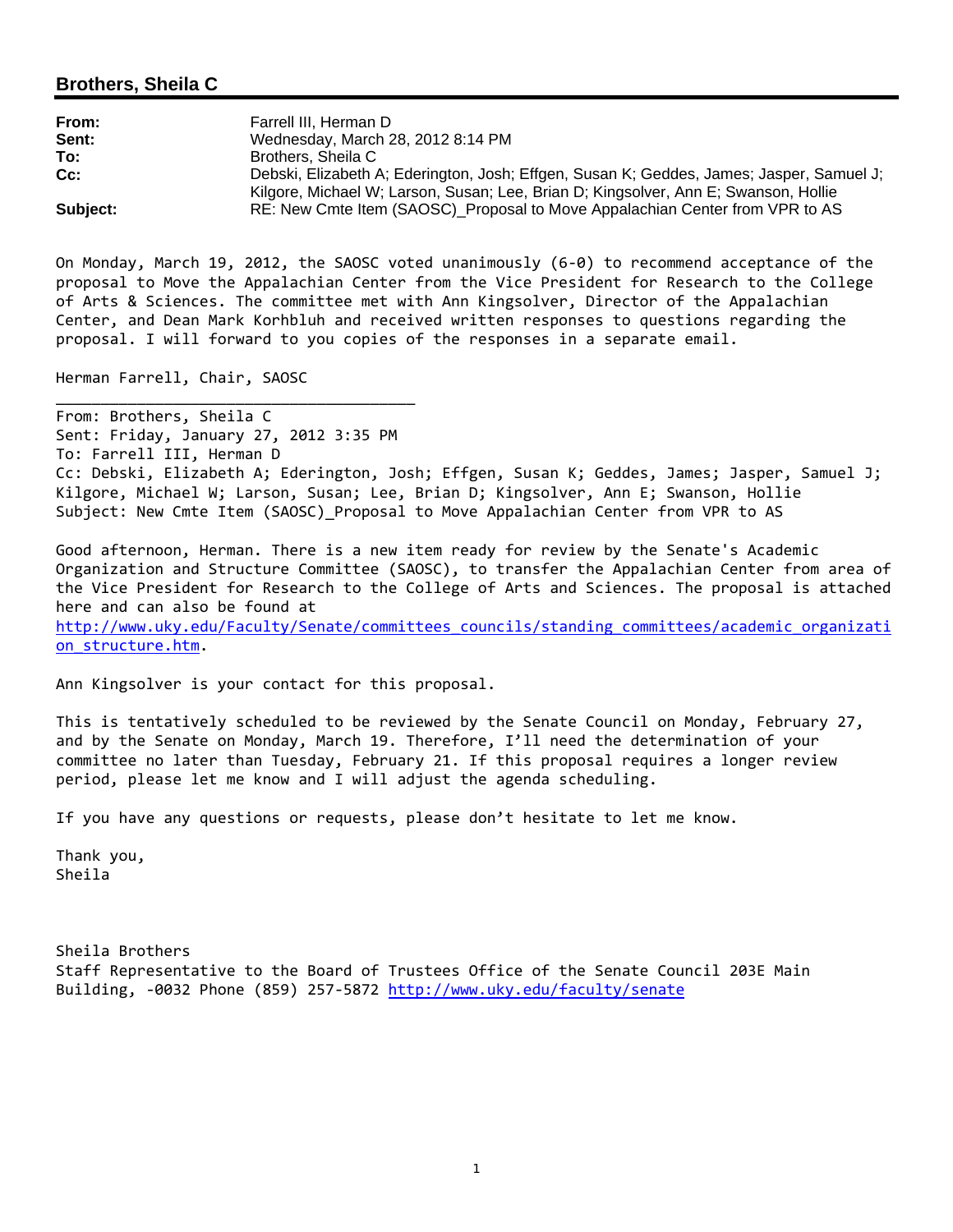### **Brothers, Sheila C**

Dear Hollie:

This is to certify that I strongly support the move of the Appalachian Research Center from the VPR's office to the College of Arts & Sciences. Based on various inputs (including a review of the Appalachian Research Center), I have concluded that placing it in proximate administrative contact with the Appalachian Studies Program would create a lot of synergy and advance our educational, research, and outreach missions considerably. There is no added cost from this move, and I would expect significant increase in synergy.

Please let me know if you have any questions.

Thanks,

Swamy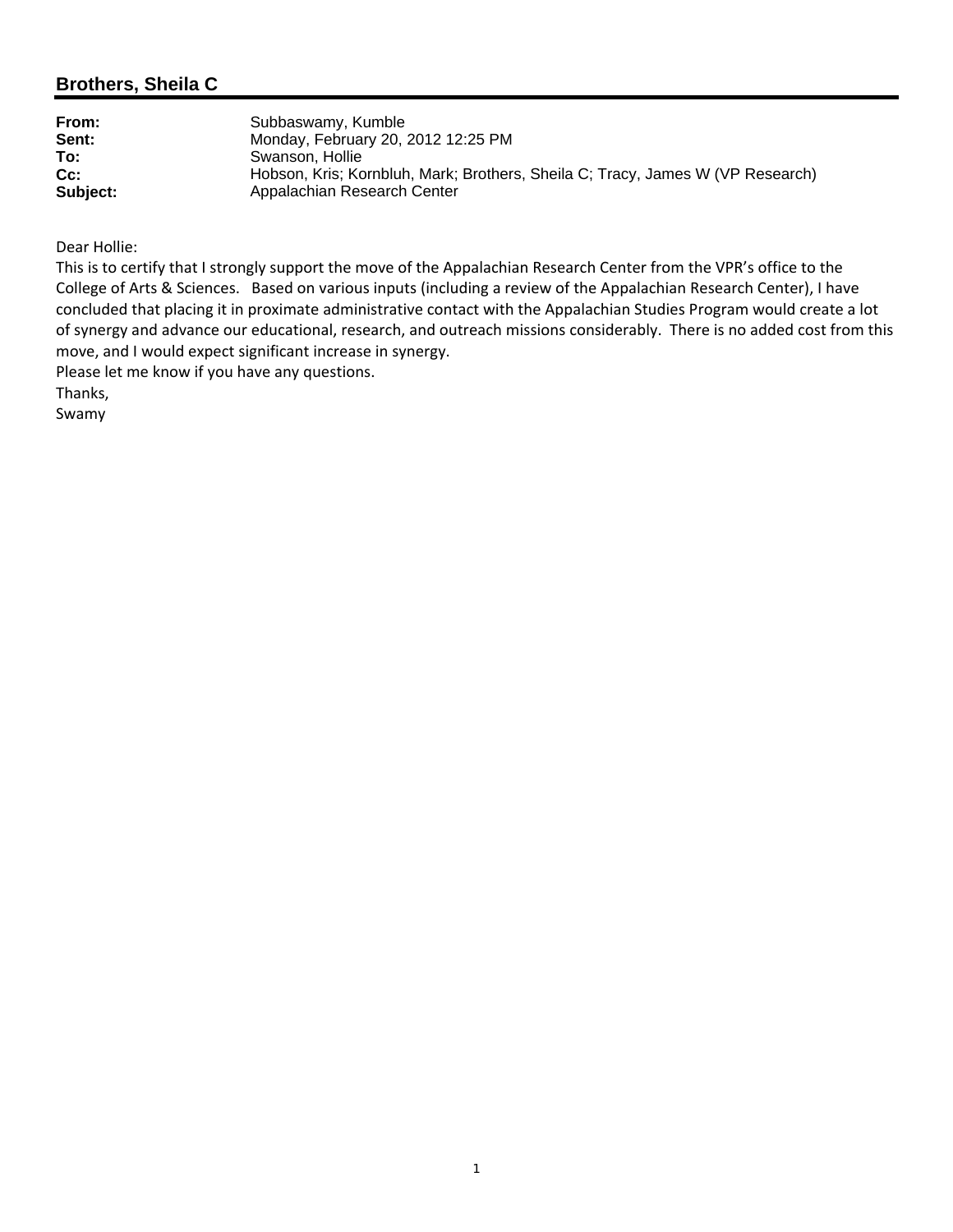

College of Arts and Sciences Office of the Dean 202 Patterson Office Tower Lexington, KY 40506-0027 859 257-8354 fax 859 323-1073 www.as.uky.edu

November 1, 2011

Provost Kumble Subbaswamy Office of the Provost 105 Main Building CAMPUS 0032

Dear Provost Subbaswamy,

On behalf of the faculty affiliated with the Appalachian Center, the Director of the Appalachian Center has respectfully requested the administrative home of the Appalachian Center be transferred from the Office of the Provost to the College of Arts and Sciences.

Sincerely,

Mark Lawrence Kornbluh Dean

MLK:akh

cc: Jim Tracy, Vice President for Research Kirsten Turner, Chief of Staff, College of Arts and Sciences Kathleen Turner, Director of Finance, College of Arts and Sciences Ann Kingsolver, Director, Appalachian Center

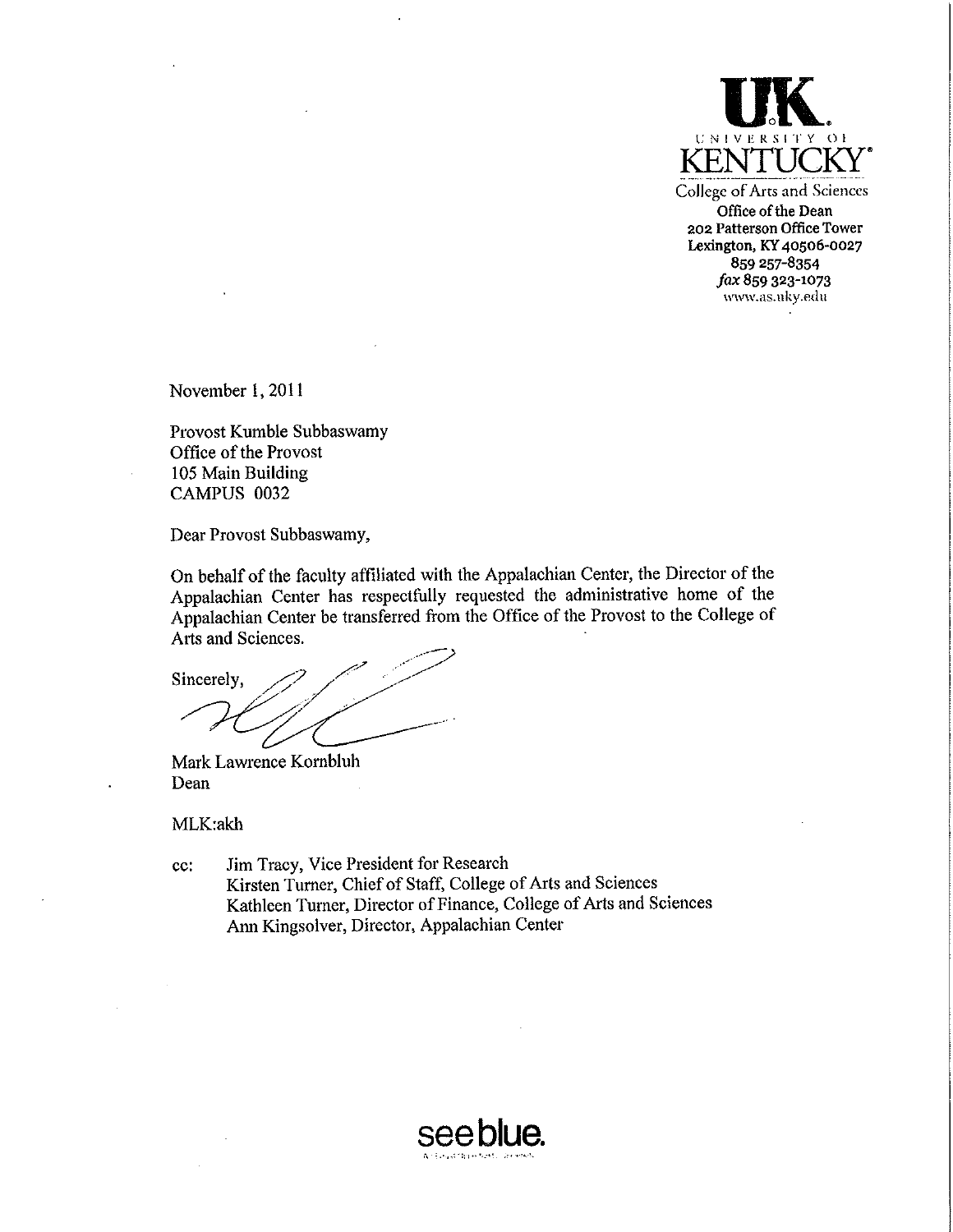

624 Maxwelton Court Lexington, KY 40506-0347 859 257-4852  $\int$  dx 859 257-3903  $\cdot$ www.appalachiance.cnter.com

November 14, 2011

Provost Kumble Subbaswamy Office of the Provost 105 Main Building University of Kentucky

Dear Provost Subbaswamy:

As Dean Kornbluh has mentioned to you, we would like to request that the Appalachian Center be moved administratively from Research to Arts & Sciences, although we would like to state quite emphatically that its mission will continue to be to serve the entire UK community. I have rewritten the mission statement for the Appalachian Center, which we are using provisionally at this time, to read in this way:

The University of Kentucky Appalachian Center emphasizes community-university partnerships in shaping research that is useful in and beyond the region, in keeping with the land grant mission of the University. Our role is to facilitate stronger connections between student and faculty researchers from across all colleges at the University of Kentucky whose teaching, research, learning and outreach includes a focus on Appalachia. We also work to strengthen relationships between colleges and universities in the Appalachian region, and between communities in the 54 Appalachian counties of Kentucky and university partners in collaborative projects documenting and addressing the region's particular contributions and challenges in a global context.

We are aware that the University Senate will need to be consulted about this change, and that centers may not directly administer academic programs, so the Appalachian Studies Program (which has always been housed in Arts & Sciences) and the Appalachian Center will continue to function in separate, if complementary ways. We know that you will need to take the proposal to move the Appalachian Center administratively to Arts & Sciences before the University Senate (under GR IV.C.5) and the Board of Trustees (under GR VII). Since I have come to UK as director of both the Appalachian Center and Appalachian Studies in 2011, it has been evident that there are a number of advantages of making sure that the teaching, research, and engagement missions of UK in relation to the Appalachian region are coordinated closely. Student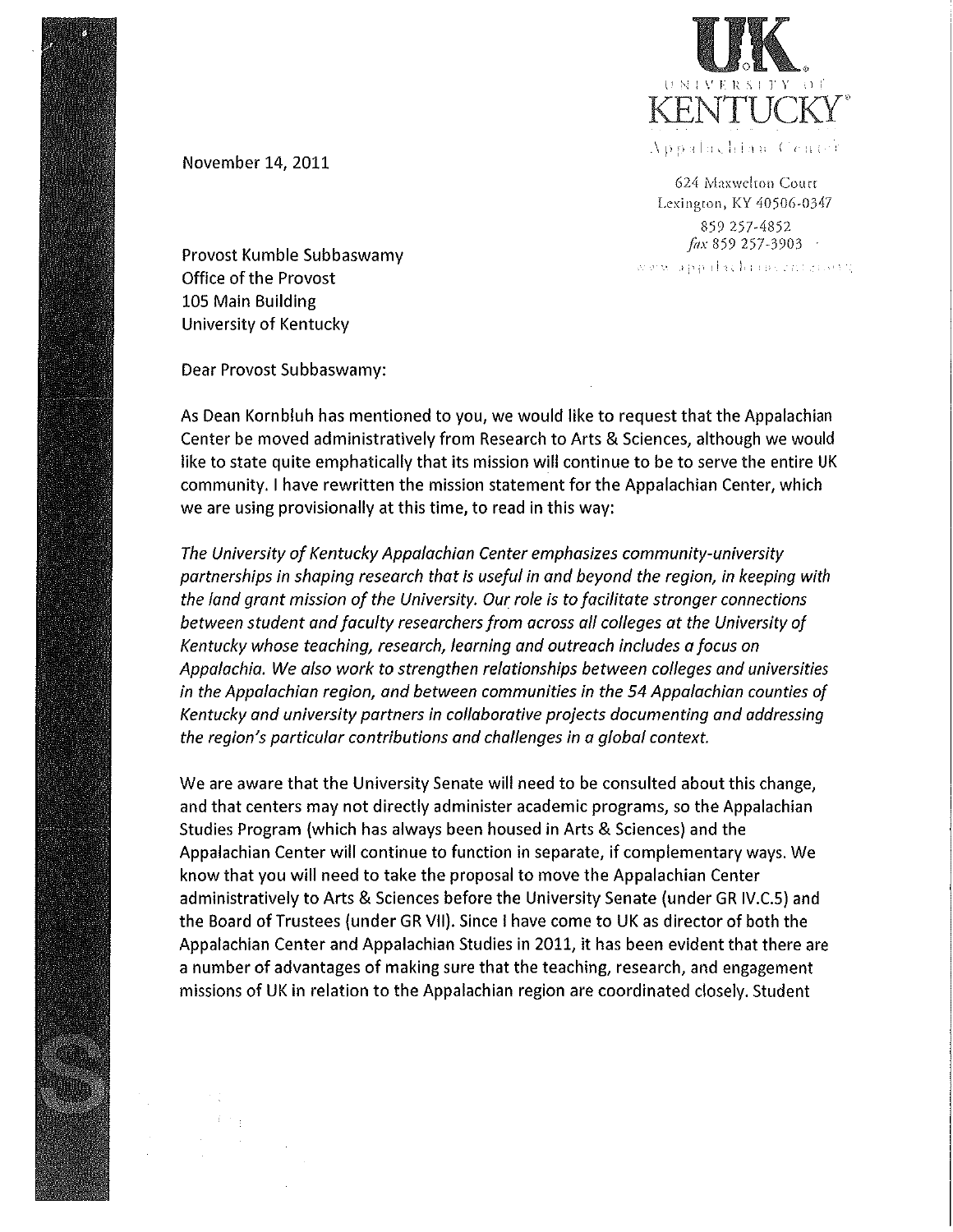learning opportunities are enhanced by knowing what research projects are underway in the university with community partners, and those research programs can be strengthened through student participation. An example of this is our having learned about a need researchers have for economic data to be mapped more clearly and our suggesting to new faculty member Matthew Wilson, in Geography, that the students in his participatory GIS course in the spring could use those data for a class project and make them available to researchers and community partners.

There are many such opportunities for the Appalachian Center to facilitate better connections between UK's research, teaching, and engagement efforts. Through Appalachian Studies, for example, Dr. Jenrose Fitzgerald is offering a course on Energy in Appalachia in the spring. She is a Visiting Scholar this year at the Appalachian Center (where she was formerly an NSF postdoctoral fellow), and the Appalachian Center is sponsoring her creation of a citizen's guide to energy that will help residents of Appalachia have access, in lay terms, to scientific research produced at UK and elsewhere, so that they can better understand current energy debates in the region. She is being very inclusive of all perspectives in that energy guide. We are also sponsoring an Appalachian Forum in February with university researchers and state government representatives on the science and policy related to hydraulic fracturing as a technique of natural gas extraction, since that is an issue of great current interest in the region and it is crucial that scientific information be available to the community so that informed decisions can be made. This is an example of how the Appalachian Center can contribute to both the energy and engagement initiatives of the University.

Since I joined UK in July, we in the Appalachian Center have served as a resource for community organizations in the Appalachian region working on a variety of topics and we have either provided resources for (often for proposal preparation), or collaborated with, students and faculty researchers in the Colleges of Agriculture, Arts and Sciences, Business and Economics, Education, Fine Arts, Health Sciences, Libraries, Medicine, Nursing, and Public Health, and we plan to serve all of the colleges. We have worked closely with the Robinson Scholars Program to promote retention of undergraduate students from Appalachian Kentucky, and plan to work closely with the College of Undergraduate Studies on programs for recruitment and retention of students from the region more broadly. We work closely with the Center for Clinical and Translational Science, and have referred researchers and community members to the CCTS so that their services can be better known. Our aim, at the Appalachian Center, is to help minimize duplication and amplify use of resources and ongoing research, teaching, and engagement efforts of the University in the region. There is a strong need for better coordination of information about engaged research and learning underway and opportunities for collaboration in the Appalachian region (sometimes we find that researchers in the same unit are unaware of one another's projects, and of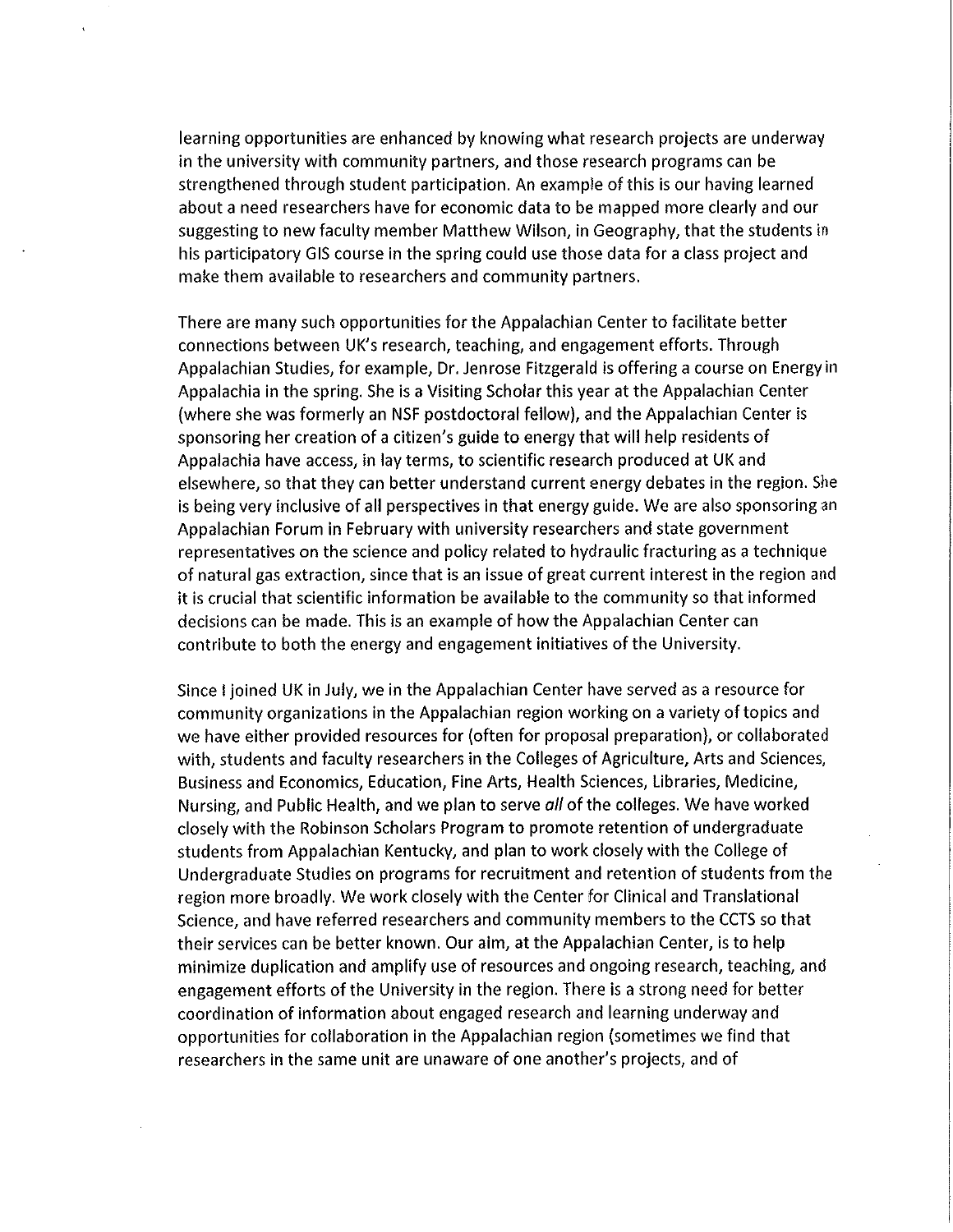collaborations UK already has underway in sites they are considering for research); we are attempting to fulfill that clearinghouse role so that those in the region and across the university can better find information about what is being done and what needs to be done in Appalachian Kentucky. We are especially situated (since we are in conversation with many community organizations, as well as university units) to enhance the engagement mission of the University, and I am working with Phil Greasley and others toward that end.

I would like to suggest that the Advisory Committee for the Appalachian Center be comprised of all the Deans of the University who would like to serve on it, along with Associate Provost Greasley.

Please let me know if I can provide any further information that might be helpful as you take this to the University Senate for consideration.

Sincerely,

An Krysh

Ann Kingsolver, Director Appalachian Center and Appalachian Studies Program Professor of Anthropology

cc:

Mark Kornbluh, Dean, Arts & Sciences Jim Tracy, Vice President for Research Richard Greissman, Assistant Provost √Hollie Swanson, Chair, University Senate

Theodore Schatzki, Senior Associate Dean, College of Arts & Sciences Kirsten Turner, Assistant Dean for Academic Planning and Chief of Staff, College of Arts & Sciences

Kathleen Harman, Director of Finance, College of Arts and Sciences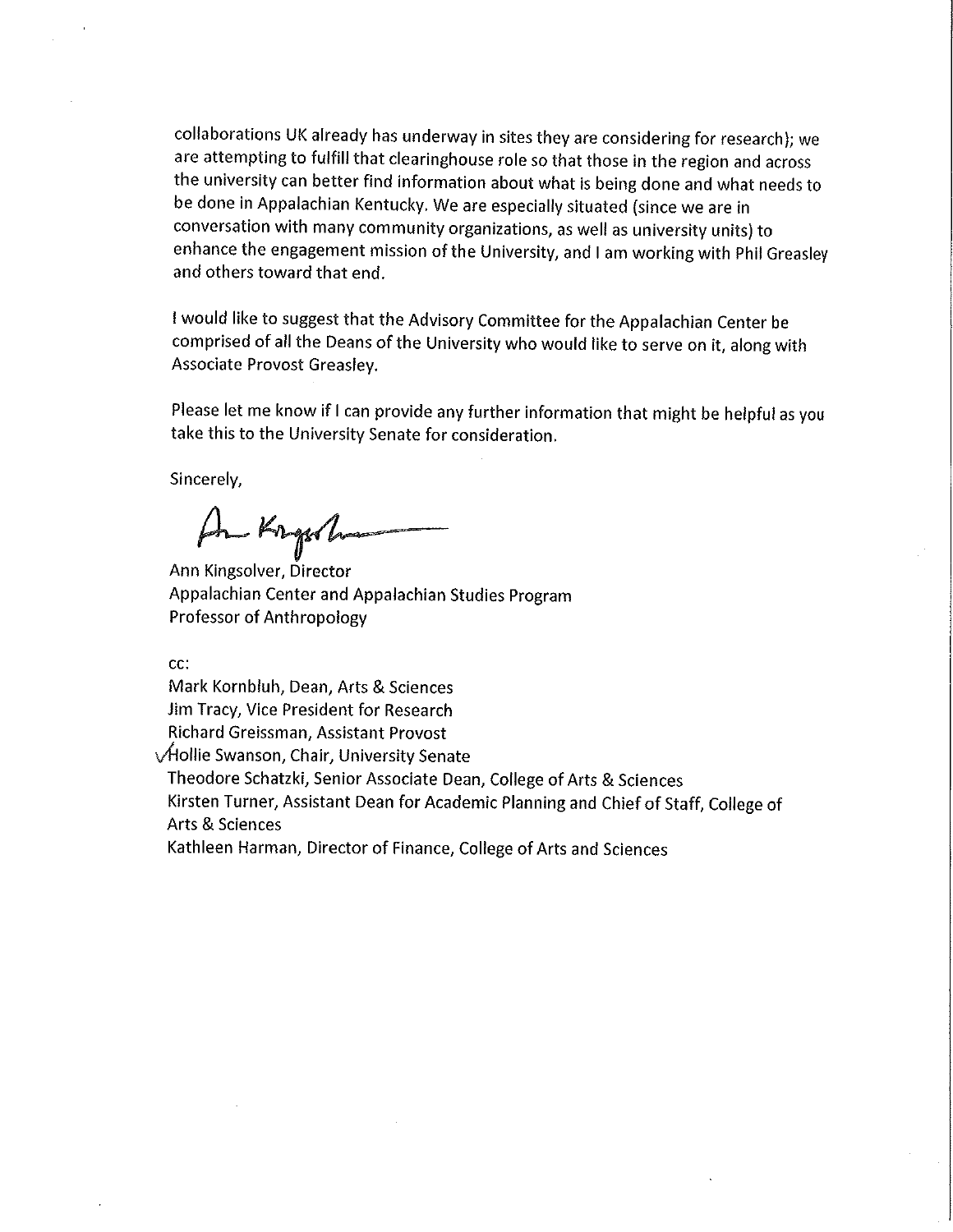# **THE UNIVERSITY OF KENTUCKY**<br>Research

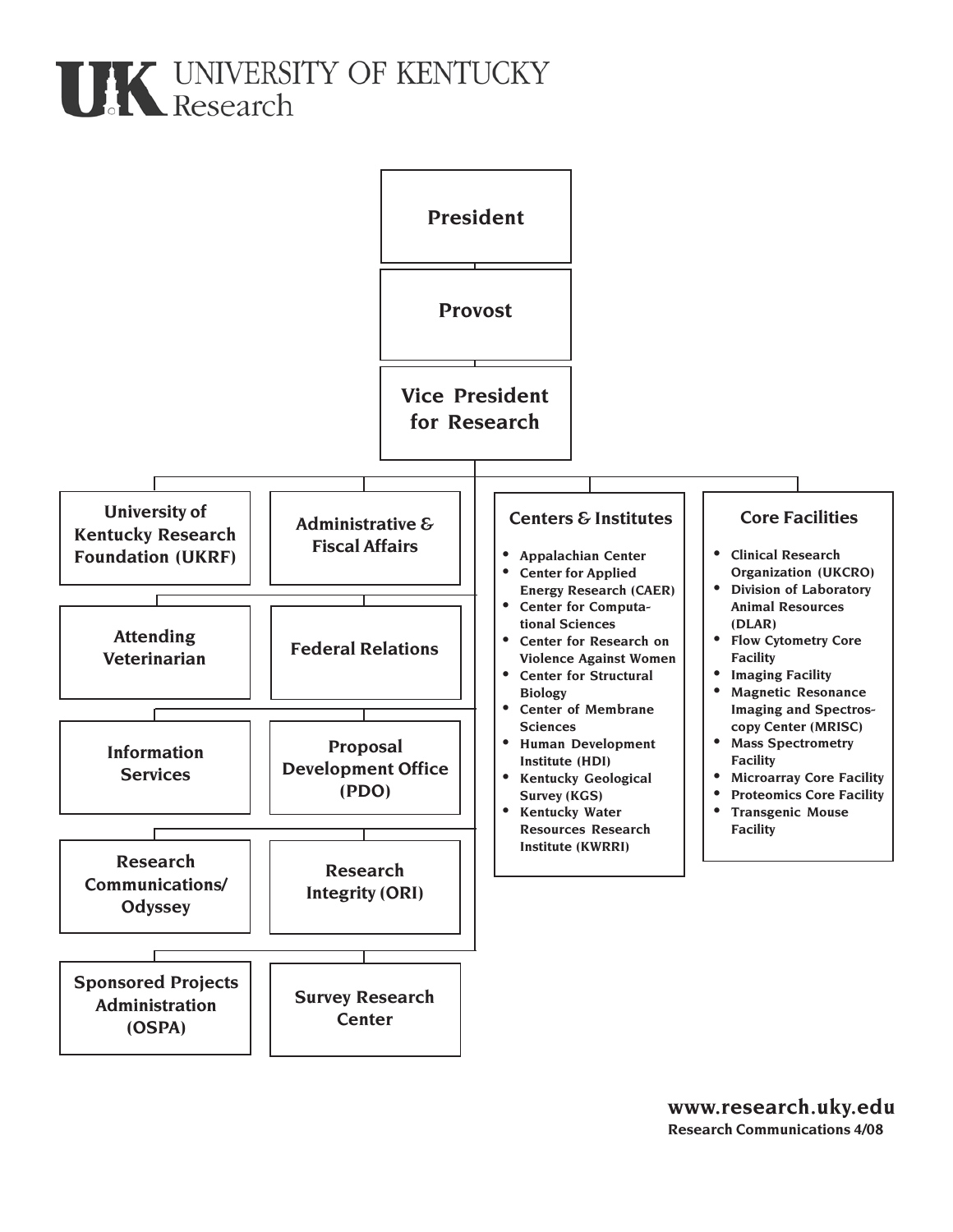#### March 19, 2012

Responses to questions from the SAOSC regarding the administrative move of the Appalachian Center within UK:

1. Describe the organization of the current structure and how the proposed structure will be different and better.

I am attaching a pdf of the organizational chart showing where the Appalachian Center was positioned within the reporting structure of UK before the summer of 2011. It is now positioned under the Provost with other academic programs. This is the administrative change the faculty senate will be considering. Although the Appalachian Center joins the Appalachian Studies Program in being positioned administratively within the College of Arts and Sciences, reporting to Dean Mark Kornbluh, it very clearly serves all colleges at UK. The Dean will convene an advisory council of all other deans who have an interest in the Appalachian Center, to meet at least once a year in order to be apprised of programming in the Appalachian Center and to have input into how it can best serve the faculty and students of all the colleges at UK.

Your committee already has documentation from the Provost showing approval of this administrative move, and from several deans who support the move and who are willing to serve in an advisory capacity to the Appalachian Center.

It is important to note here that the administrative move of the Appalachian Center was in response to a survey of the UK Appalachian Studies faculty in 2010. The top goal listed by the faculty in moving toward the future was to reunite the Appalachian Studies Program and the Appalachian Center under the Provost (rather than having the Appalachian Center be housed under the Vice President for Research) so the academic mission of both could be strengthened. This was also the emphatic recommendation of the committee writing the periodic review of the Appalachian Center in October 2009. The membership of that review committee was primarily UK faculty: Lynne Hall, faculty, College of Nursing, UK (chair); Ron Pen, faculty, College of Music, UK; Lori Garkovich, faculty, College of Agriculture, UK; Al Cross, faculty, School of Journalism and Telecommunications, UK; and Chad Berry, Director, Appalachian Center, Berea College.

In addition to the advisory council of deans convened by Dean Kornbluh, the Appalachian Center has faculty governance through a committee of the whole of the Appalachian Studies Program faculty, representing eight colleges at UK (and still growing). Here is a list of the current Appalachian Studies faculty, and their affiliations:

## Appalachian Studies Faculty Members 2011-12

| Anglin, Mary                  | Anthropology                                        |
|-------------------------------|-----------------------------------------------------|
| Badagliacco, Joanna Sociology |                                                     |
| Bell, Shannon                 | Sociology                                           |
| Billings, Dwight              | Sociology                                           |
| Black, Kate                   | Library Special Collections (Appalachian archivist) |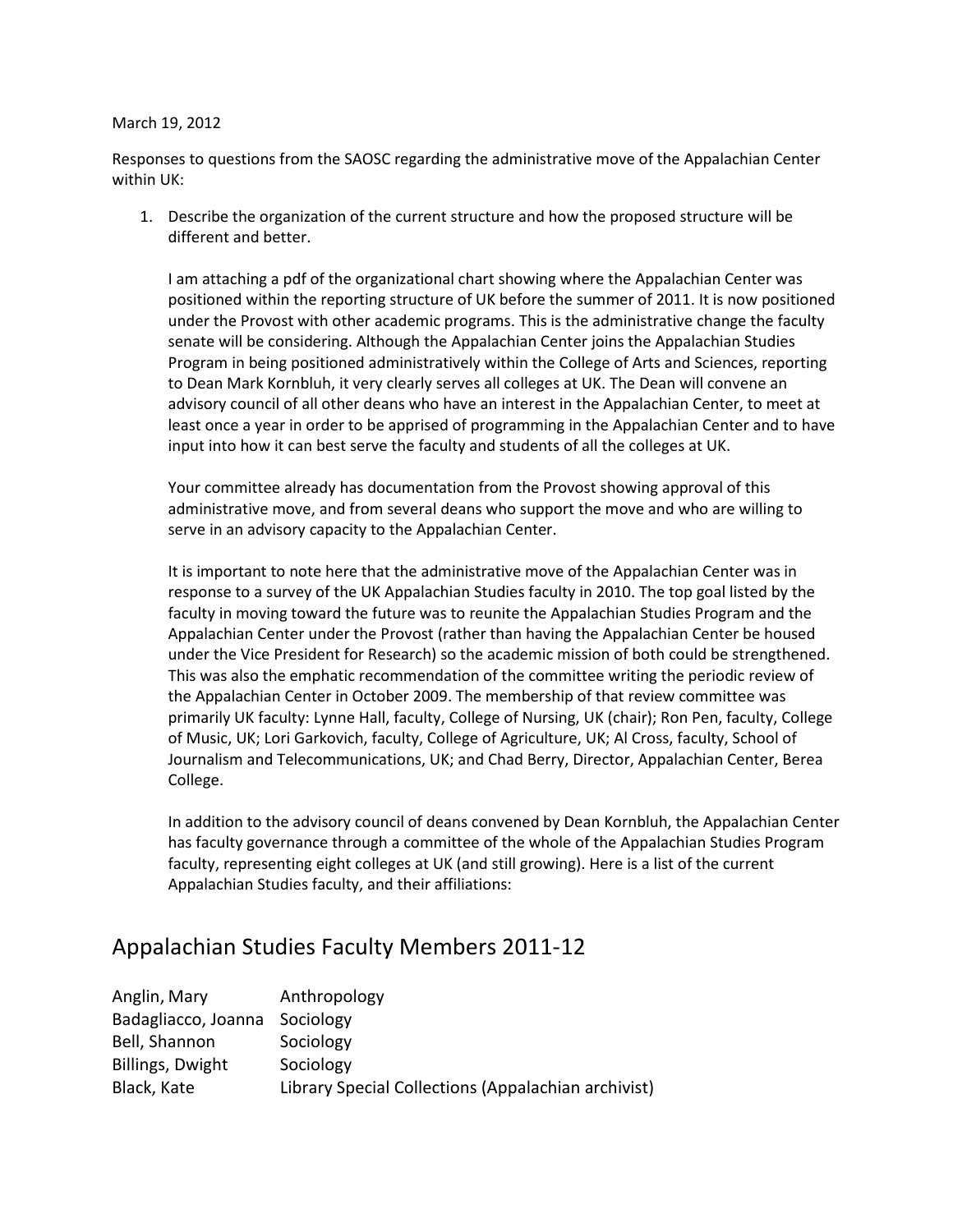| Brunn, Stan           | Geography                                                            |  |  |  |
|-----------------------|----------------------------------------------------------------------|--|--|--|
| Cramer, Jennifer      | English                                                              |  |  |  |
| Cross, Al             | Journalism                                                           |  |  |  |
| Davis, Alison         | <b>Agricultural Economics</b>                                        |  |  |  |
|                       | Deffendall, Matthew Undergraduate Education (First Scholars Program) |  |  |  |
| Ditsch, David         | Plant & Soil Sciences (Director, Robinson Center for Appalachian     |  |  |  |
|                       | Resource Sustainability, Quicksand, KY)                              |  |  |  |
| DeYoung, Alan         | <b>Educational Policy Studies &amp; Evaluation</b>                   |  |  |  |
| Eller, Ronald         | History                                                              |  |  |  |
| Fitzgerald, Jenrose   | Appalachian Studies (former NSF postdoctoral fellow; current PTI)    |  |  |  |
| Guzman, Marcelo       | Chemistry                                                            |  |  |  |
| Hahn, Ellen           | Nursing Instruction                                                  |  |  |  |
| Harris, Rosalind      | Sociology                                                            |  |  |  |
| Hougland, Jim         | Sociology                                                            |  |  |  |
| Hutchens, Kelli       | Undergraduate Education (First Scholars Program)                     |  |  |  |
| Jensen, Jane          | <b>Educational Policy Studies &amp; Evaluation</b>                   |  |  |  |
| Kercsmar, Sarah       | Center for Instructional Communication                               |  |  |  |
| Kingsolver, Ann       | Anthropology (Director, Appalachian Center & Appalachian Studies     |  |  |  |
|                       | Program)                                                             |  |  |  |
| Mason, Carol          | Gender & Women's Studies                                             |  |  |  |
| Norman, Gurney        | English                                                              |  |  |  |
| Pen, Ron              | <b>Music</b>                                                         |  |  |  |
| Raitz, Karl           | Geography                                                            |  |  |  |
| Reece, Erik           | English                                                              |  |  |  |
| Schein, Richard       | Geography                                                            |  |  |  |
| Schoenberg, Nancy     | <b>Behavioral Science</b>                                            |  |  |  |
| Scott, Shaunna        | Sociology                                                            |  |  |  |
| Spradling, Jeff       | Director, Robinson Scholars Program                                  |  |  |  |
| Stamper, Charles      | <b>Extension Field Programs</b>                                      |  |  |  |
| Tice, Karen           | Gender & Women's Studies                                             |  |  |  |
| Vanderpool, Robin     | <b>Health Behavior</b>                                               |  |  |  |
| Walker, Frank English |                                                                      |  |  |  |
| Wilson, Matthew       | Geography                                                            |  |  |  |
| Yanarella, Ernest     | <b>Political Science</b>                                             |  |  |  |
| Yeager, Kevin         | Earth & Environmental Sciences                                       |  |  |  |

2. Discuss leadership and selection process for appointing a chair, a director, or interim leader and search process, etc.

This already happened, in this administrative transition. The Provost and the Vice President of Research agreed to move the Appalachian Center administratively to the College of Arts and Sciences, and the Dean of Arts and Sciences appointed a faculty committee from among the Appalachian Studies Program faculty to serve as the search committee for a new director of both the Appalachian Center and the Appalachian Studies Program. This proposal reunites them, as did the faculty-governed search for a new director. The search committee was chaired by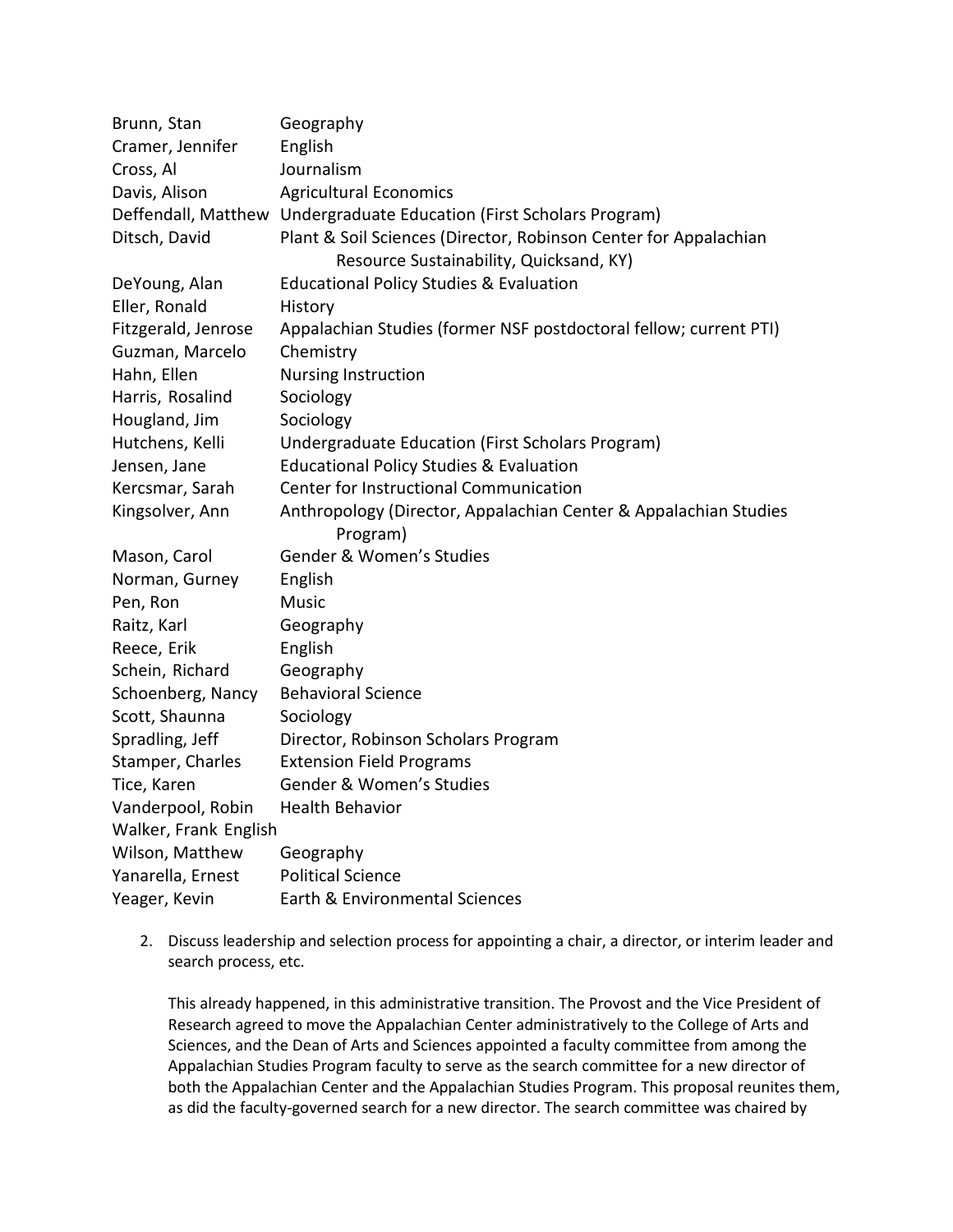Dwight Billings, Sociology, and the other members of the search committee were Frank X. Walker (English, A&S), Rosalind Harris (Community and Leadership Development, Agriculture), Ron Eller (History, A&S), and Kate Black (Libraries). In the future, when there are searches for either a combined director or directors of the Appalachian Center and Appalachian Studies Program, these will also be faculty committees comprised of Appalachian Studies faculty members.

3.& 4. What is the function of the faculty/staff associated with the proposed change and how is that relationship defined? What is the arrangement of the faculty/staff associated with the proposed change and how is that relationship defined?

The Appalachian Studies Program has a faculty, and has always been situated in the College of Arts and Sciences. All instruction is through the Appalachian Studies Program. This proposal concerns the Appalachian Center. A faculty member serves as director, and the DOE is now worked out with the Dean of Arts and Sciences. At the recommendation of the 2009 review committee mentioned above, the director's DOE is 10% teaching, 20-25% research, and the remainder is administration. The Appalachian Center does host postdoctoral fellows and PTIs, and they have voting rights as members of the Appalachian Studies Program faculty, which in turn guides the work of the Appalachian Center.

The Appalachian Center has a staff, although those positions have been cut in the past three years. Currently, there is a Staff Supportperson, Pam Webb, and a Program Coordinator, Shane Barton (who had been a STEPS employee under the former director and whose position is now formalized with the Appalachian Center). There was a STEPS employee doing communications work for the Appalachian Center, but there is not a need currently for a permanent communications director because those functions have been taken on by the College of Arts and Sciences through the "HIVE". The Appalachian Center budget supports a graduate research assistantship, and a proposal has been submitted to host a VISTA position for someone serving as an internship coordinator. International postdoctoral scholars will also be hosted each year in the Appalachian Center, supporting the global comparative research and instructional mission of Appalachian Studies. (The Appalachian Center will host a Global Mountain Regions conference in October 2012, using Appalachian Center staff to support the faculty-driven scholarly agenda of the Appalachian Studies Program.)

5. The proposal should document any votes and departmental or school committee votes as appropriate leading up to this point in the process. A Chair or Dean may appropriately summarize supporting and opposing viewpoints expressed during faculty discussions.

As Dean Kornbluh conveyed in his report to your committee, the Appalachian Studies faculty requested this change, and voted to make it happen. In February 2010, at a faculty retreat convened by the Appalachian Center, the Appalachian Studies faculty voted 12-0 to "place the Appalachian Center administratively within the Office of the Provost in recognizing that the Center's mission reflects the tripartite mission of the university: instruction, research, and service."

6. How does this change better position the proposers relative to state and national peers, as well as University Benchmark Institutions? How does the change help UK meet Top 20 goals?